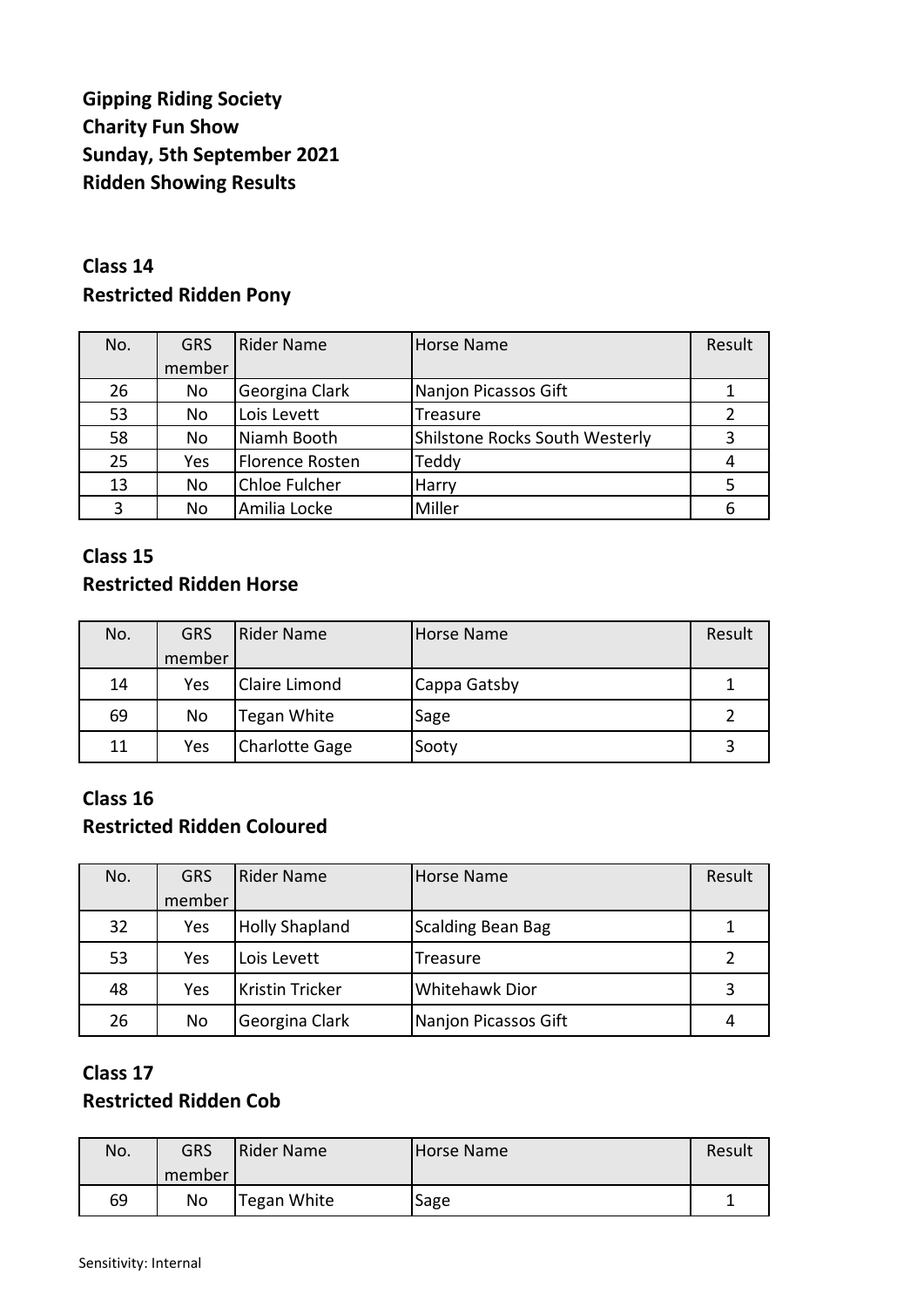| 12 | No  | Chelsea Newland      | Beanie |  |
|----|-----|----------------------|--------|--|
| 25 | Yes | Florence Rosten      | Teddy  |  |
| 13 | No  | <b>Chloe Fulcher</b> | Harry  |  |

#### **Class 19**

# **Lead Rein Tiny Tots**

| No. | <b>GRS</b> | Rider Name         | Horse Name                     | Result |
|-----|------------|--------------------|--------------------------------|--------|
|     | member     |                    |                                |        |
| 33  | No         | Iris O'Kane        | Shilstone Rocks South Westerly |        |
| 52  | No         | Lincoln Russell    | <b>Staverton Magnolia</b>      |        |
| 62  | Yes        | <b>Orla Baldry</b> | Frank                          |        |

## **Class 20 Small Lead Rein**

| No. | <b>GRS</b> | Rider Name          | Horse Name                     | Result |
|-----|------------|---------------------|--------------------------------|--------|
|     | member     |                     |                                |        |
| 31  | Yes        | <b>Harry Calver</b> | <b>Scaldin Dalin</b>           |        |
| 6   | Yes        | Ava Baldry          | Frank                          |        |
| 53  | Yes        | Lois Levett         | Treasure                       | 3      |
| 35  | No         | Isabella O'Kane     | Shilstone Rocks South Westerly |        |

## **Class 22**

### **Just Off Lead Rein**

| No. | <b>GRS</b> | <b>IRider Name</b>    | Horse Name               | Result |
|-----|------------|-----------------------|--------------------------|--------|
|     | member     |                       |                          |        |
| 25  | Yes        | Florence Rosten       | Teddy                    |        |
| 3   | No         | Amelia Locke          | Miller                   |        |
| 31  | Yes        | <b>Harry Calver</b>   | <b>Scaldin Dalin</b>     |        |
| 32  | Yes        | <b>Holly Shapland</b> | <b>Scalding Bean Bag</b> |        |

# **Class 23**

### **Open Novice Horse or Pony**

| No. | <b>GRS</b> | Rider Name             | Horse Name     | Result |
|-----|------------|------------------------|----------------|--------|
|     | member     |                        |                |        |
| 43  | No         | <b>Katie Bell</b>      | Just the Best  |        |
| 48  | Yes        | <b>Kristin Tricker</b> | Whitehawk Dior |        |

#### **Class 24**